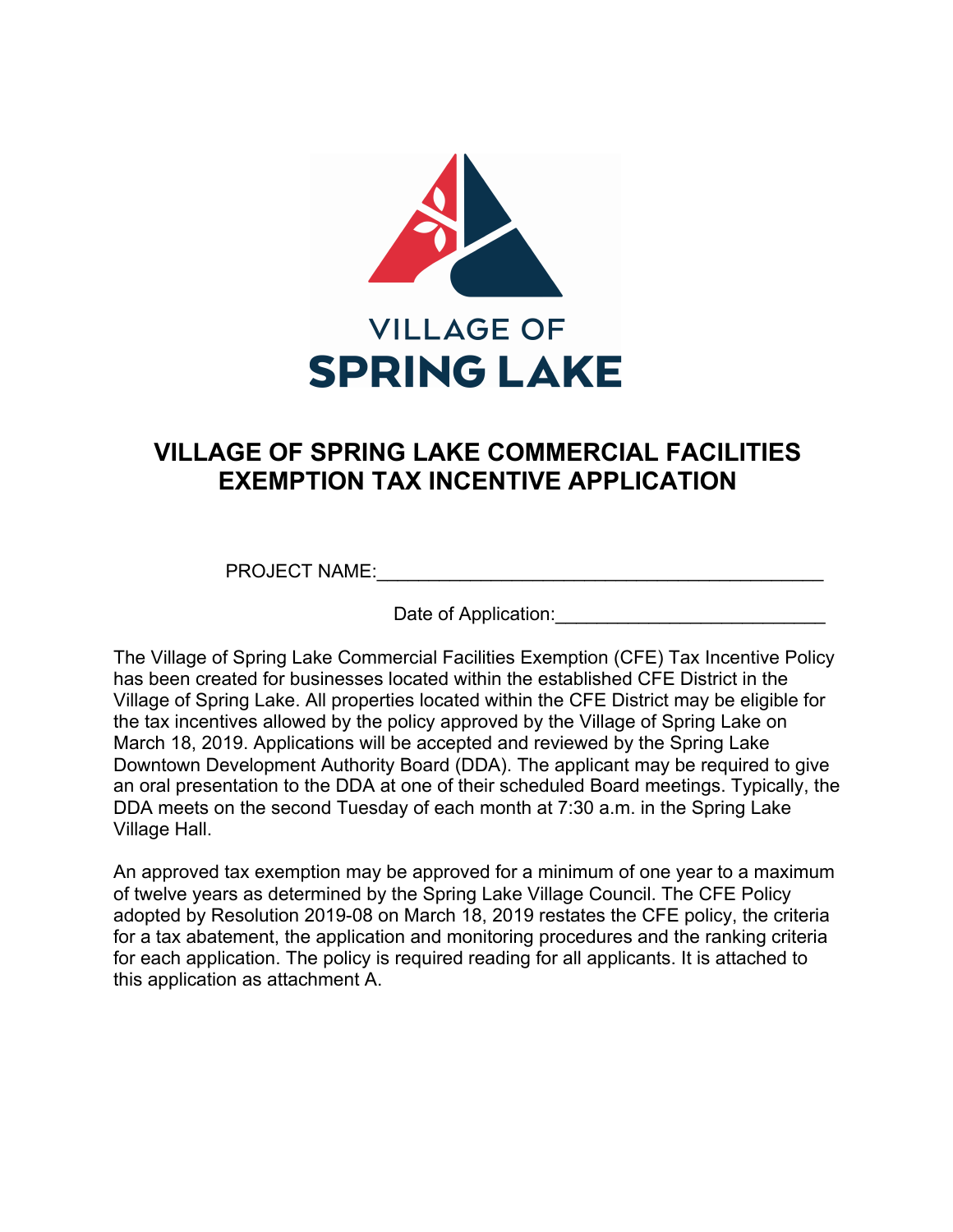# **VILLAGE OF SPRING LAKE COMMERCIAL FACILITIES EXEMPTION GRANT PROGRAM**

| <b>PROJECT NAME:</b> |                                  | Taxable value at time of application: |
|----------------------|----------------------------------|---------------------------------------|
|                      | A. APPLICANT                     | Estimated project cost:               |
|                      | 1. Name:                         |                                       |
|                      | 2. Address:                      | Expected jobs retained/added:         |
|                      | 3. Telephone:<br>Home:           |                                       |
|                      | Work: __________________________ |                                       |
|                      | <b>B. PROJECT INFORMATION</b>    |                                       |

\_\_\_\_\_\_\_\_\_\_\_\_\_\_\_\_\_\_\_\_\_\_\_\_\_\_\_\_\_\_\_\_\_\_\_\_\_\_\_\_\_\_\_\_\_\_\_\_\_\_\_\_\_\_\_\_\_\_\_\_\_\_\_\_\_\_\_\_\_\_\_\_\_\_

\_\_\_\_\_\_\_\_\_\_\_\_\_\_\_\_\_\_\_\_\_\_\_\_\_\_\_\_\_\_\_\_\_\_\_\_\_\_\_\_\_\_\_\_\_\_\_\_\_\_\_\_\_\_\_\_\_\_\_\_\_\_\_\_\_\_\_\_\_\_\_\_\_\_

**\_\_\_\_\_\_\_\_\_\_\_\_\_\_\_\_\_\_\_\_\_\_\_\_\_\_\_\_\_\_\_\_\_\_\_\_\_\_\_\_\_\_\_\_\_\_\_\_\_\_\_\_\_\_\_\_\_\_\_\_\_\_\_\_\_\_\_\_\_\_\_\_\_\_\_** 

**\_\_\_\_\_\_\_\_\_\_\_\_\_\_\_\_\_\_\_\_\_\_\_\_\_\_\_\_\_\_\_\_\_\_\_\_\_\_\_\_\_\_\_\_\_\_\_\_\_\_\_\_\_\_\_\_\_\_\_\_\_\_\_\_\_\_\_\_\_\_\_\_\_\_\_**

**\_\_\_\_\_\_\_\_\_\_\_\_\_\_\_\_\_\_\_\_\_\_\_\_\_\_\_\_\_\_\_\_\_\_\_\_\_\_\_\_\_\_\_\_\_\_\_\_\_\_\_\_\_\_\_\_\_\_\_\_\_\_\_\_\_\_\_\_\_\_\_\_\_\_\_**

- 1. Property address: \_\_\_\_\_\_\_\_\_\_\_\_\_\_\_\_\_\_\_\_\_\_\_\_\_\_\_\_\_\_\_\_
- 2. Parcel ID of the property:
- 3. If leased, name & address of building owner(s):

# **C. PROJECT DESCRIPTION:**

• Attach revitalization plans (schematics, construction drawings, etc.) Designs must include materials to be used and color choices. See Spring Lake Village Zoning Ordinance for guidance.

**\_\_\_\_\_\_\_\_\_\_\_\_\_\_\_\_\_\_\_\_\_\_\_\_\_\_\_\_\_\_\_\_\_\_\_\_\_\_\_\_\_\_\_\_\_\_\_\_\_\_\_\_\_\_\_\_\_\_\_\_\_\_\_\_\_\_\_\_\_\_\_\_\_\_\_**

• Applicant must appear before the Village Council to get approval prior to starting the project and after the project is complete.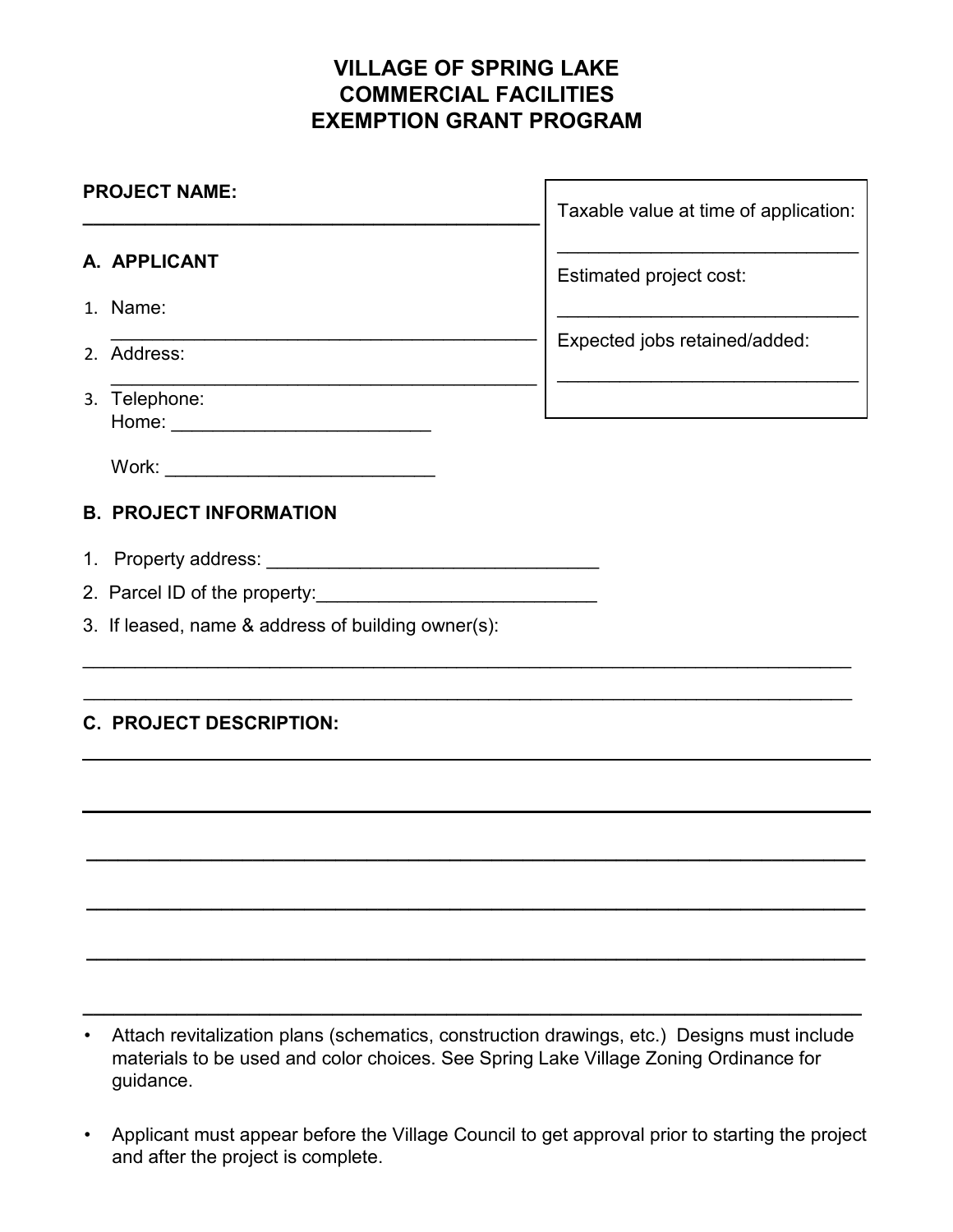## **D. PROJECT DETAILS (SCORING):**

#### **1. Job Retention**

How many full-time equivalent (FTE) jobs will be RETAINED by this project? Add the weekly hours of part-time jobs to arrive at a forty-hour position.

Number of FTE jobs to be retained - **\_\_\_\_\_\_\_\_\_\_FTE Jobs**

Scoring (completed by Village Staff)  $1-5$  jobs =  $5$  points 6-10 jobs = 10 points

 $11+ \text{ jobs} = 15 \text{ points}$  SCORE -

## **2. New Jobs Created**

How many full-time equivalent (FTE) jobs will be CREATED by this project (within two years)? Add the weekly hours of part-time jobs to arrive at a forty-hour position.

Number of FTE jobs to be created - **\_\_\_\_\_\_\_\_\_\_FTE Jobs**

Scoring (completed by Village Staff) 5 points per FTE job added

| ∽<br>$\leq$<br>. , ( JF<br>G |  |
|------------------------------|--|
|                              |  |
|                              |  |

## **3. Project Value (eligible costs based on Policy)**

All construction work on the restoration shall be completed within two years after the approval of the certificate (unless a shorter time frame is set by the Village Council). What is the cost of the project (minus property acquisition)?

| Scoring (completed by Village staff):<br>\$50,000 - \$74,999<br>\$75,000 - \$99,999 25 Points<br>\$100,000 - \$149,000<br>$$150,000 +$ | 15 Points<br>35 Points<br>45 Points | SCORE -                                                                           |
|----------------------------------------------------------------------------------------------------------------------------------------|-------------------------------------|-----------------------------------------------------------------------------------|
| 4. Innovative Energy and Design Techniques<br>Silver, Gold, Platinum) achieved by the rehabilitation project:                          |                                     | Submit documentation to indicate one of the LEED certification levels (Certified, |

LEED Level \_\_\_\_\_\_\_\_\_\_\_\_\_\_

 Scoring (completed by Village staff): LEED Certified level = 5 Points LEED Silver level = 10 Points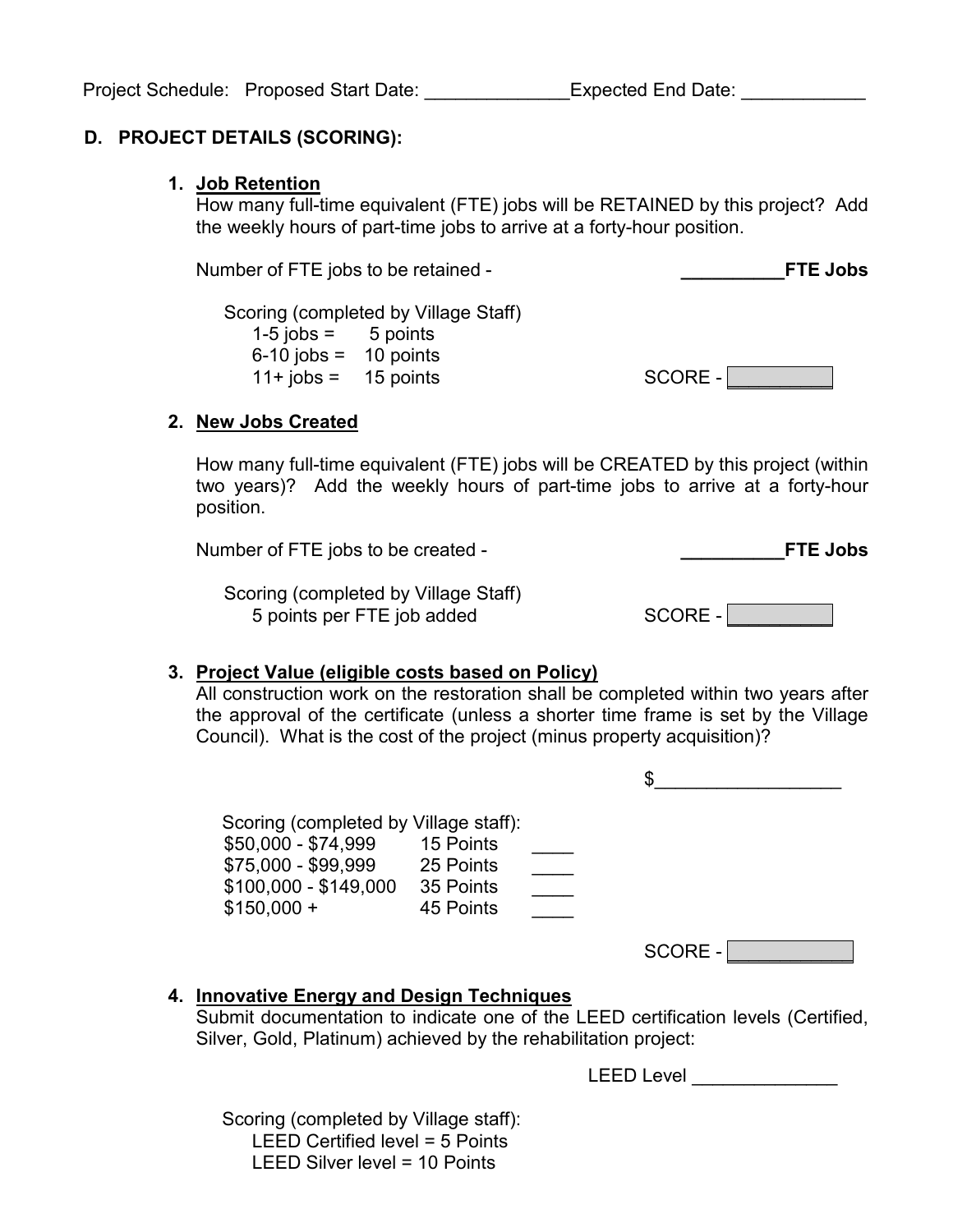$SCORE - |$ 

## **5. Bonus Provision at the Discretion of the Downtown Development Authority (DDA)** (Completed by Village staff):

Based on renderings submitted by the applicant at the time of the original application, the DDA may add an additional 1-10 points based on how closely the exterior design of the proposed redevelopment project follows the Downtown Design Manual. At the discretion of the DDA, other initiatives may be considered.

SCORE -

# **6. Bonus Provisions at the Discretion of the Village Council**

See Policy for direction on this item (completed by Village staff)

SCORE -

# **E. SIGNATURE:**

Applicant, by virtue of signature on this application document agrees to the terms and requirements of the Spring Lake Village Commercial Facilities Exemption Tax Incentive Program.

\_\_\_\_\_\_\_\_\_\_\_\_\_\_\_\_\_\_\_\_\_\_\_\_\_\_\_\_\_\_\_ \_\_\_\_\_\_\_\_\_\_\_\_\_\_\_\_\_\_\_\_\_\_ Building Owner **Date** 

Building Tenant Date Date

Received by Village of Spring Lake -

**TOTAL POINTS** (at time of application) **-** *\_\_\_\_\_\_\_\_\_\_\_*

 $\frac{1}{2}$  ,  $\frac{1}{2}$  ,  $\frac{1}{2}$  ,  $\frac{1}{2}$  ,  $\frac{1}{2}$  ,  $\frac{1}{2}$  ,  $\frac{1}{2}$  ,  $\frac{1}{2}$  ,  $\frac{1}{2}$  ,  $\frac{1}{2}$  ,  $\frac{1}{2}$  ,  $\frac{1}{2}$  ,  $\frac{1}{2}$  ,  $\frac{1}{2}$  ,  $\frac{1}{2}$  ,  $\frac{1}{2}$  ,  $\frac{1}{2}$  ,  $\frac{1}{2}$  ,  $\frac{1$ 

**FINAL POINTS AWARDED -** \_\_\_\_\_\_\_\_\_\_\_

**TOTAL YEARS OF COMMERCIAL FACILITIES EXEMPTION TAX ABATEMENT: \_\_\_\_\_\_\_\_\_\_\_**

# **ATTACHMENT A:**

Village of Spring Lake Commercial Facilities Exemption District Policy Guideline for Applicants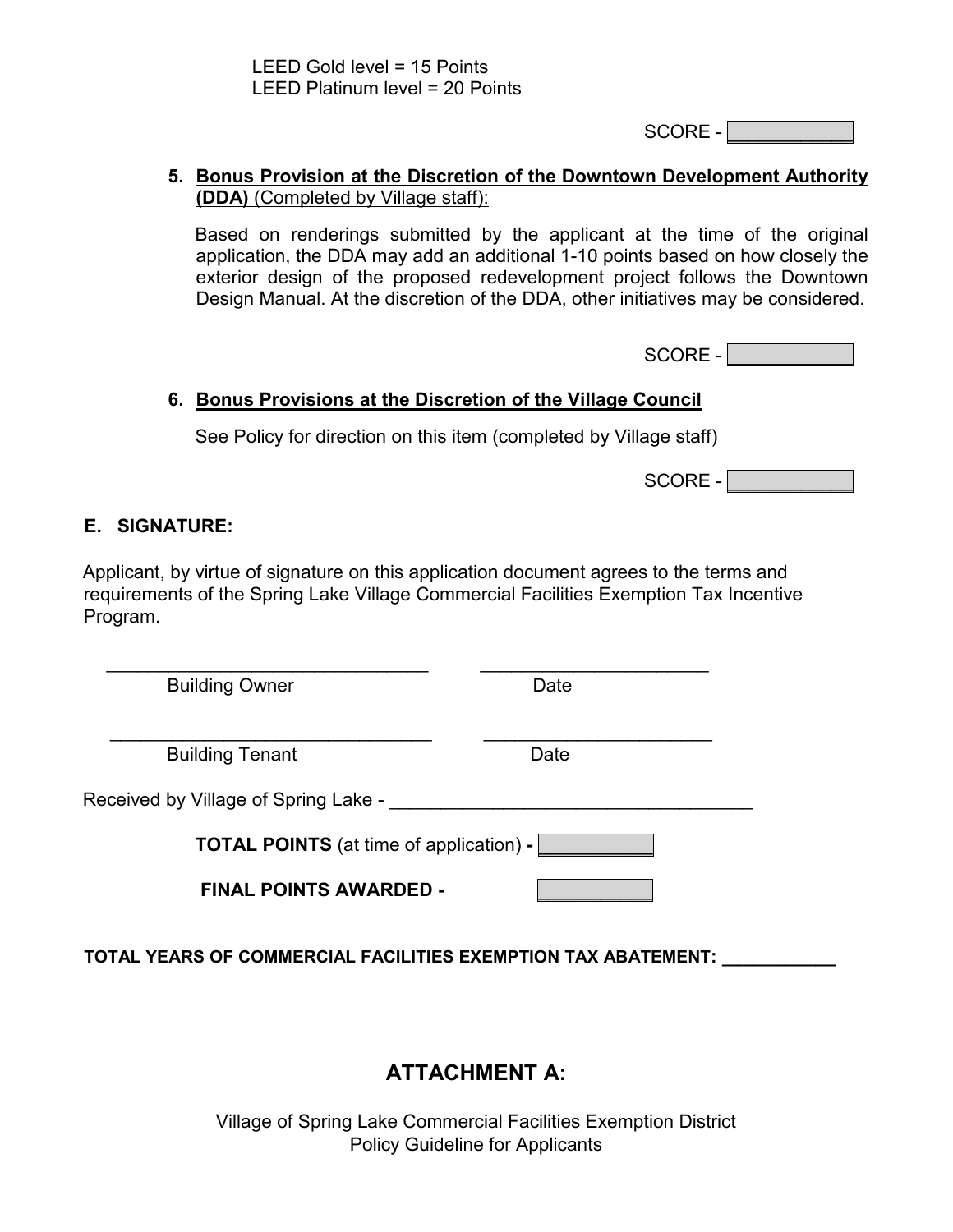### Adopted by the Village Council on March 18, 2019 VILLAGE OF SPRING LAKE, MICHIGAN COMMERCIAL FACILITIES EXEMPTION POLICY GUIDELINE FOR APPLICANTS

#### IN CONFORMANCE WITH PUBLIC ACT NO. 255 of 1978

Adopted March 18, 2019

## 1.0 STRATEGIC PLANNING PROCESS

The Spring Lake Village Council adopted Resolution 2019 - 08 to create the Commercial Facilities Exemption (CFE) District. This policy has been developed to ensure the redevelopment that takes place is appropriate for the continued economic development within the Village of Spring Lake.

#### 2.0 PURPOSE

The Spring Lake Village Council is a strong advocate of economic development activities, programs, and structures designed to create and promote employment opportunities and expand the local tax base. The State of Michigan, through the use of Public Act 255, creates incentives that can be used on a local level to spark business development and building rehabilitation. The purpose of this policy is to provide a beneficial public purpose through the stimulation of business growth and improved commercial areas of the Village, by freezing property taxes at their present value for a specified period of time. The Village Council believes that it should be an active participant and a leader where appropriate in the economic development of the Village.

The Village of Spring Lake supports the establishment of policies, programs, and facilities, permitted by law, which will carry out this policy. For the Village to accomplish these purposes in an orderly fashion, it must be assured that the use of tax incentives for commercial rehabilitation is judicious, fair, and responsibly accomplished. The Village adopts this policy, not only to encourage the use of tax incentives for commercial rehabilitation, but also to articulate the reasonable expectations of performance by those directly benefiting from the policy.

#### 3.0 POLICY

- A. It is the policy of the Village of Spring Lake to provide commercial tax incentives to qualifying applicants under certain State laws. The policy will increase the tax base of the community, increase the number of residents in the community, attract new business and industry or will result in the expansion of businesses.
- B. Multiple certificates by the same applicant are permitted, if authorized by State law, based upon previous performance and compliance with projections and conditions of previous applications. Specific monitoring techniques will be employed which analyze the results of the rehabilitation certificate program overall and specifically of each applicant on an annual basis. An annual performance report will be prepared for review by the Village Council to determine the need for amendment to this policy.
- C. It is the intent of the Village of Spring Lake that each application be reviewed against this policy, procedures and the annual reports to determine on a case-by-case basis that the application meets the goals and objectives of the Village.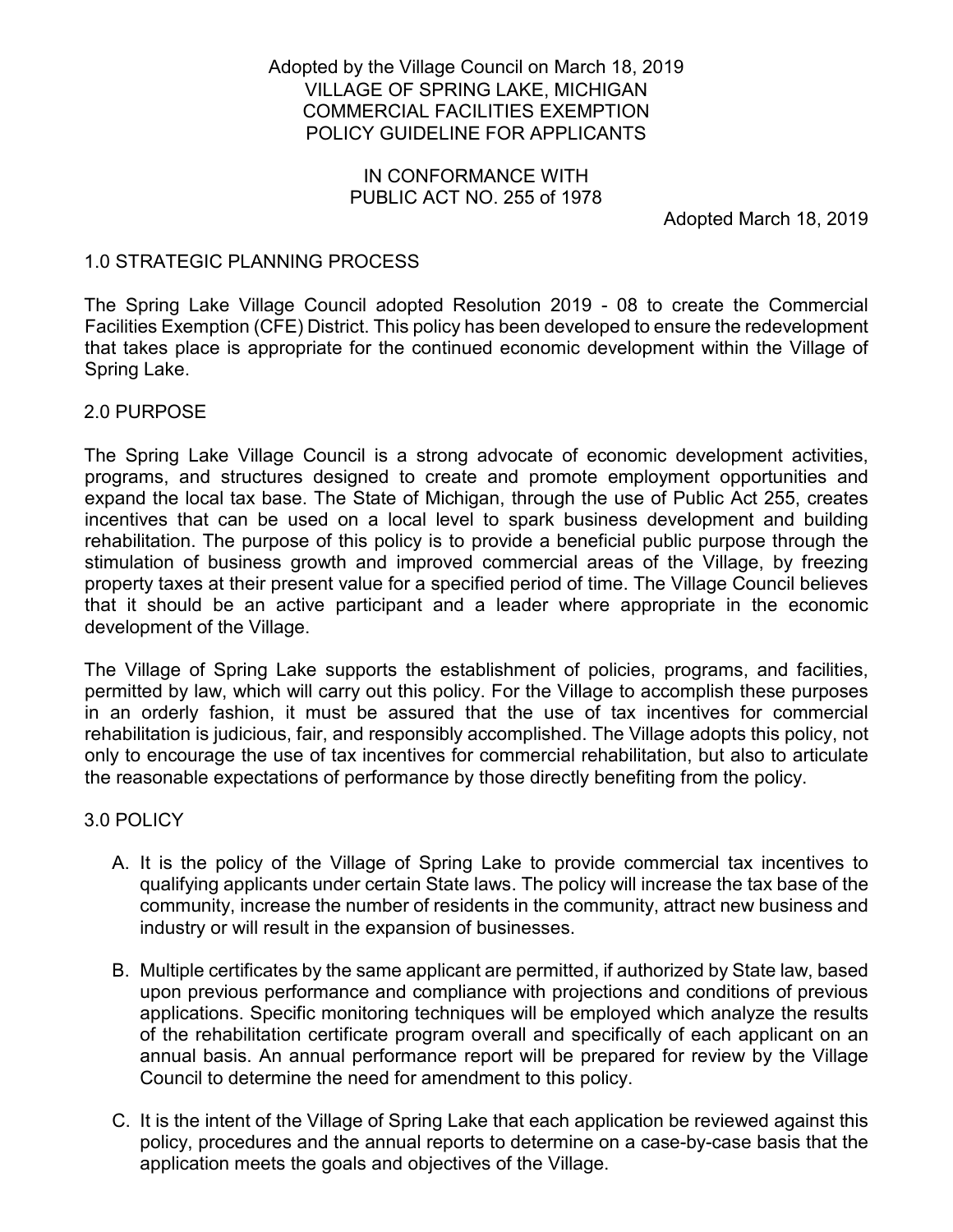## 3.1 Commercial Facilities Exemption District Tax Incentive Criteria

The criteria to be considered by the Village Council in approval of applications, including applications for the establishment of districts, as well as the issuance of certificates, are the following:

- A. Compliance with the CFE District Policy as adopted by the Village Council.
- B. The commencement of the rehabilitation project did not occur prior to the establishment of the CFE District.
- C. The proposed redevelopment meets the definition of a qualified facility under P.A. 255 of 1978, and is located within an established CFE District in the Village of Spring Lake.
- D. Completion of the rehabilitation project can be reasonably expected to increase commercial activity, create employment, retain employment, prevent a loss of employment, revitalize urban areas, or increase the number of residents in the community in which the facility is situated.
- E. Will increase the tax base.
- F. Compliance of the petitioner in meeting previous CFE District requirements, and employment goals and investment projections (if relevant).
- G. The impacts on public rights of way and general circulation patterns.
- H. General site improvements such as paving, parking areas, increases in landscaping and ground vegetation with emphasis on Michigan Native plantings when applicable, and signage improvements.
- I. The history of the applicant in payment of taxes, water bills, or any other obligations to the Village. "Applicant," for this purpose, shall include any entity controlled by the principal officers or owners of the entity signing the present application. The Village shall not issue a certificate or approve a district in cases where the "applicant" as here defined, is delinquent in any tax, water bill, or obligation to the Village. A district or certificate shall not be approved if the applicant has pending litigation against the Village including appeals to the Michigan Tax Tribunal.
- J. The applicant must state, in writing, that the rehabilitation of the facility would not be financially possible without the applicant's receipt of the exemption certificate.
- K. The value of the rehabilitation must include improvements aggregating 10 % or more of the true cash value of the property at the commencement of the rehabilitation of property.
- L. The impact on property values in the general area of the project.
- M. The consistency of the project with adopted codes, ordinances and plans.
- N. Other considerations considered unique or of benefit to the community.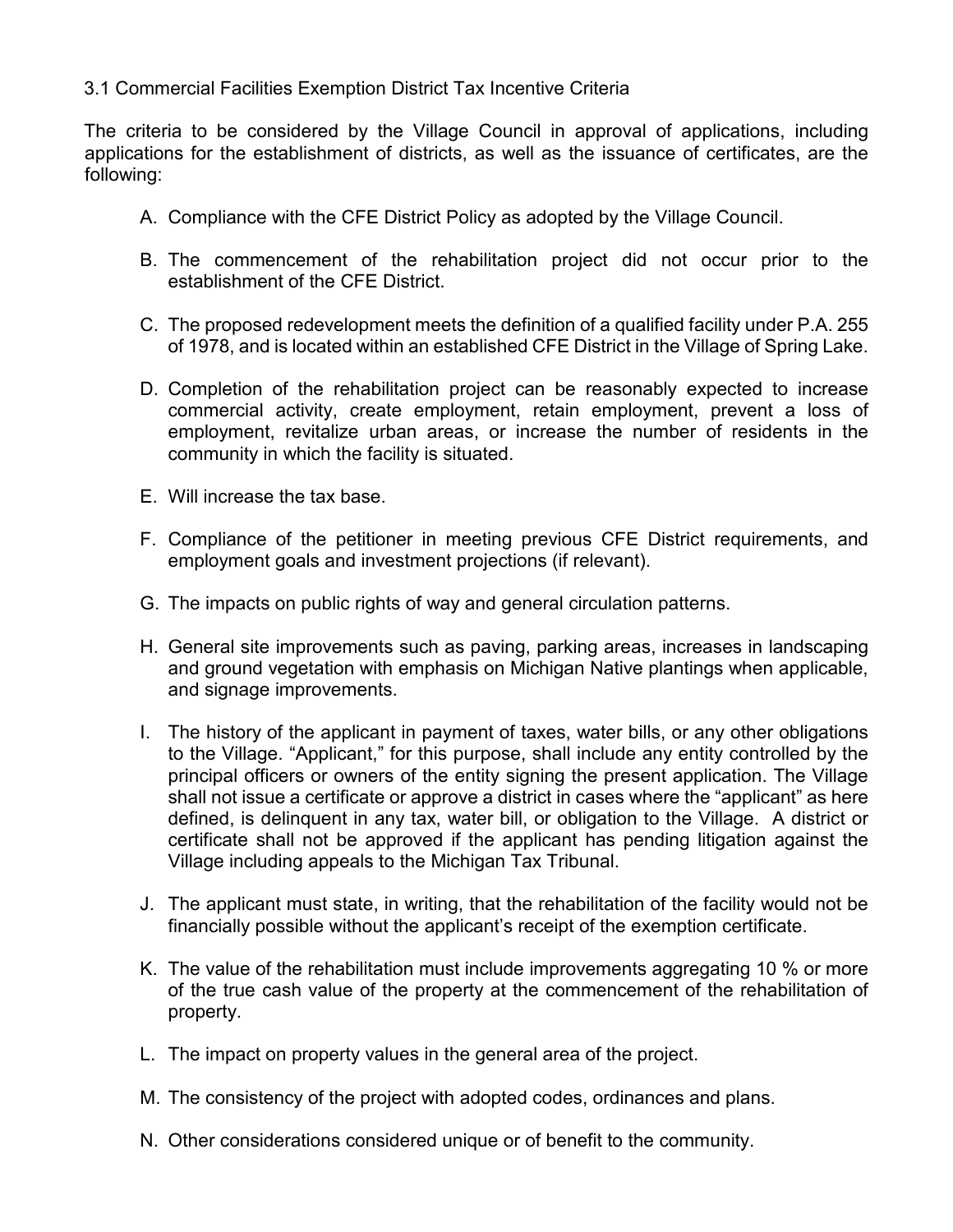## *3.2 Administration & Monitoring Procedures*

- A. The Village of Spring Lake Downtown Development Authority Board (DDA) shall be the administrator of the application process on Commercial Facilities Exemption Act award certificates. Prior to presenting an application to the Village Council for approval the DDA, in conjunction with any other appropriate Village departments, shall review all applications for compliance with this policy. The DDA shall provide the Village Council with a recommendation on the application.
- B. For each approved application, the property owner receiving the CFE certificate shall submit annual monitoring reports. These reports will include the following information:
	- New jobs created
	- Workforce breakdown (by race and gender)
	- Capital investment expended
	- Status of any other requirements set forth by the Village Council
- C. The Village of Spring Lake shall provide the report forms to the owner in the month of November for year-end calculations.
- D. The certificate holder (owner) shall submit the completed report form including status of the rehabilitation project and employment level (# of FTEs) to Village staff on or before January 20<sup>th</sup> of each year for the term of the certificate.
- E. The DDA shall provide an annual report on the status of active CFE certificates and a recommendation on the status of the certificate to the Village Council in February of the following year (i.e. 2019 annual report shall be submitted in February of 2020).
- F. The Village Council may revoke or reduce the exemption certificate if the applicant has not complied with this policy, is not current on utility or tax payments or has not remained in compliance with the ranking criteria as determined by the scoring system described in Section 3.6 (Application Ranking Criteria) of this policy.
- G. In the event that the applicant ceases operation, so that it is no longer employing people and producing goods and no successor entity has taken over the operation of the business, the Village Council may revoke the certificate.

#### 3.3 Application Procedures

The following procedures are intended to implement the foregoing policy and provide complete applications upon which to base a decision for approval or denial. It is intended that the administration of this procedure and the application process be efficient and flexible so as to meet the applicant's needs while complying with the policy as adopted:

#### A. Applications

- 1. Application forms provided by the Village shall be filled out completely and additional required documents shall be attached when submitted to the Village Clerk.
- 2. All fees shall be paid with the application. The Clerk will not process any application without the payment of all required fees.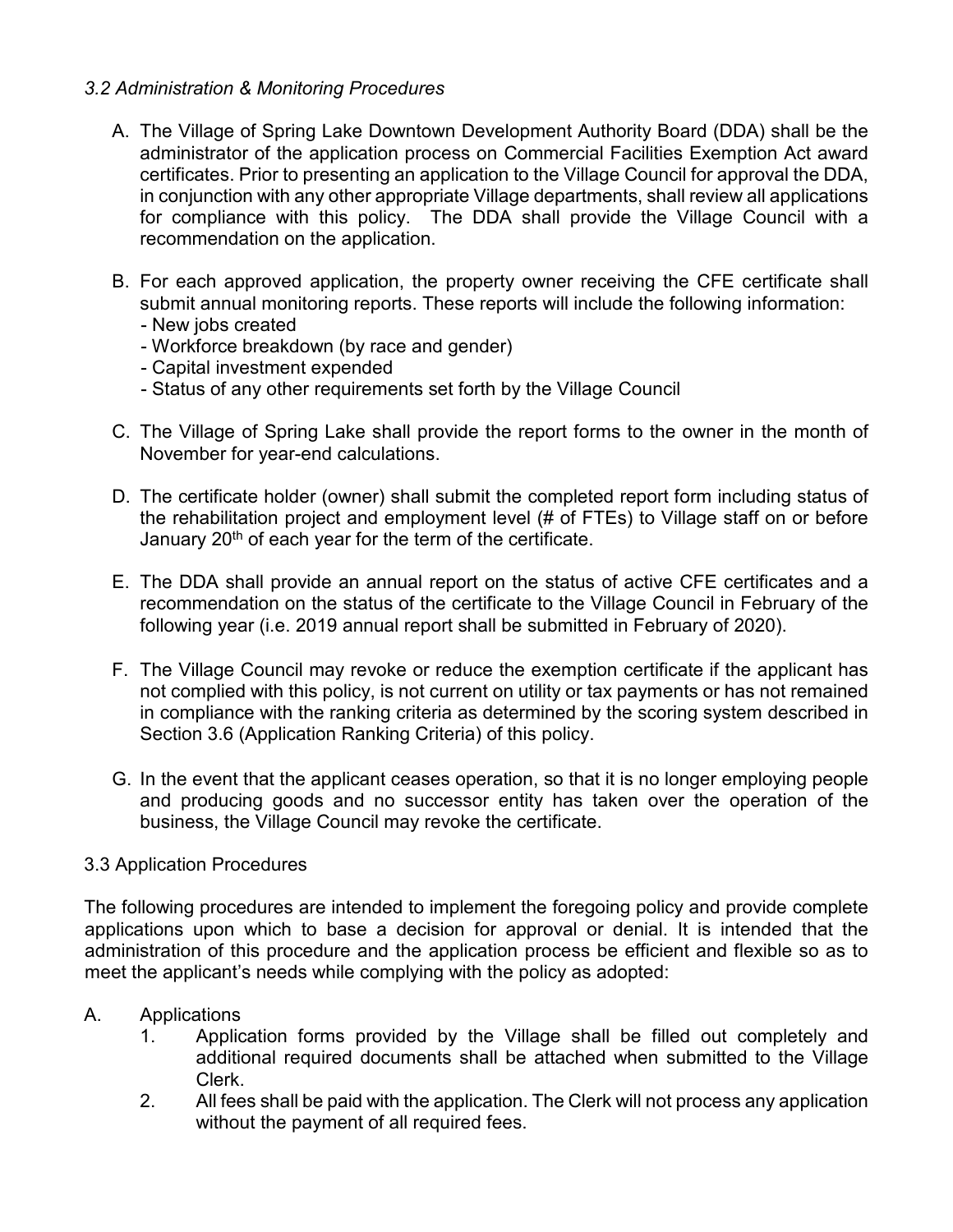- B. Processing of Applications; Schedule. The application will be processed on the following schedule:
	- 1. Properly completed application for CFE certificates will be submitted to the Village Clerk. Copies will be forwarded to the DDA and other appropriate departments as necessary. The Clerk will also provide notification of the application in writing to the Village Assessor and the legislative body of each taxing unit that levies ad valorem property taxes in the Village of Spring Lake.
	- 2. Meeting scheduled with applicant to go over application, missing items, etc.
	- 3. A public hearing will be scheduled and resolution drafted to approve a district and certificate.
	- 4. A public hearing notice prepared by the DDA staff for publication and forwarded to the Village Clerk for publication in the Grand Haven Tribune. Public notice of the hearing shall not be less than 10 days or more than 30 days before the date of the hearing.
	- 5. Mailing to property owners (Certified Mail to create a district; regular mail to act on an application for a certificate) and taxing authorities with notification of application and public hearing date prepared and executed (if applicable). Notice will be given to all of the following:
		- Property Owner
		- Business Owner (if other than property owner)
		- Spring Lake School District
		- Ottawa Intermediate School District
		- Spring Lake Township Assessor's Office
		- County of Ottawa
		- Harbor Transit Multi-Modal Transportation System
		- Spring Lake District Library
	- 6. Time requirements set forth in any applicable statute or regulation shall be observed. This includes 60 days for the Village Council to approve or disapprove a resolution of approval, after the completed application is received by the Village Clerk, and 60 days for the State Tax Commission ("commission") to approve or disapprove the resolution, after the Village Council adopts a resolution to approve the application and issue the certificate.
	- 7. After approval by Village Council, the Village Clerk will review the application and attachments for completeness, then sign the application and send copies to the appropriate persons. A copy of the completed application will be forwarded to the property owner and the original application to the Village Council. The resolution and certificate is not effective unless approved by the Village Council.

#### 3.4 Establishing Districts & Approving Certificates

The Village Council, on its own initiative, may choose to establish CFE Districts. The Village Council may establish one or more districts that may consist of one or more parcels or tracts of land or a portion of a parcel or tract of land. It is also possible for the Village Council to establish a district if a written request is filed by the owner or owners of property comprising at least 75% of all taxable value of the property located within a proposed commercial rehabilitation district. The written request must be filed with the Village Clerk. The resolution creating the Commercial Facilities Exemption District will note all terms and conditions to be met by both the applicant and the community, if any. The District shall be approved by resolution of the Village Council to include the boundaries of the district. A Certificate for a CFE Tax Incentive shall be approved only after the creation of the District. The Certificate shall be approved by resolution of the Village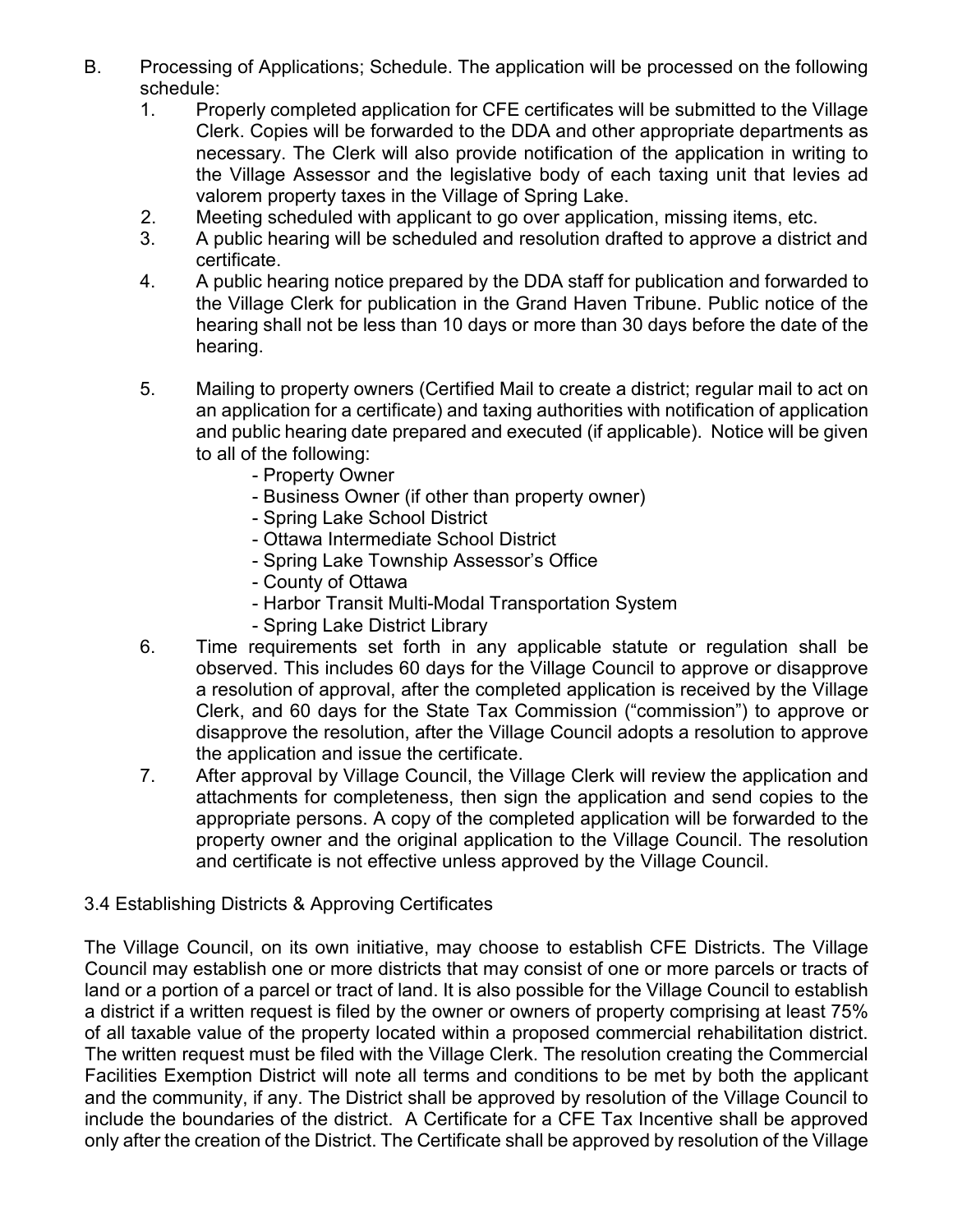Council to include the boundaries of the CFE District, the length of the abatement (1-12 years), and any conditions the Village Council deems appropriate for the issuance of the Certificate.

### 3.5 Filing and Compliance Monitoring Fee

The applicant shall pay the filing and monitoring fee at the time the application is made. No applications shall be submitted to Village Council for approval prior to the payment of this fee. The fee will be equal to 2% of the abated taxes (based on the amount of investment on the first full year of service) or a maximum of \$1,000.

#### 3.6 Application Ranking Criteria

The following criteria are intended to provide direction for determining the length of all CFE tax incentives as well as other potential components of a tax incentives such as employment generation/retention and site/facility requirements. If, in the opinion of the Village Council, the application complies with Section 3.1 (CFE District Tax Incentive Criteria) of this policy, the following criteria will be utilized to determine the term of the proposed CFE tax incentive certificate.

#### **A. Job Retention**

| $1-5$ Jobs  | 5 points  |
|-------------|-----------|
| $6-10$ Jobs | 10 points |
| $11+$ Jobs  | 15 points |

#### **B. New Jobs Created**

Five (5) points per new full-time job created as a result of the commercial redevelopment activity. No maximum limit on the total number of points for this category, since it is considered a major incentive for new full-time job creation.

Full-time jobs are defined as forty (40) hours per week. New jobs in the less then forty (40) hour per week range may be added together to create full-time equivalent (FTE) jobs.

All new jobs promised at the time of application must be filled within two years and must be maintained over the life of the abatement. In the event the employment is not maintained over the life of the abatement, the Village reserves the right to decrease the abatement by the number of years that were given for that employment.

New Jobs Points

## **C. Project Value (eligible costs based on Policy)**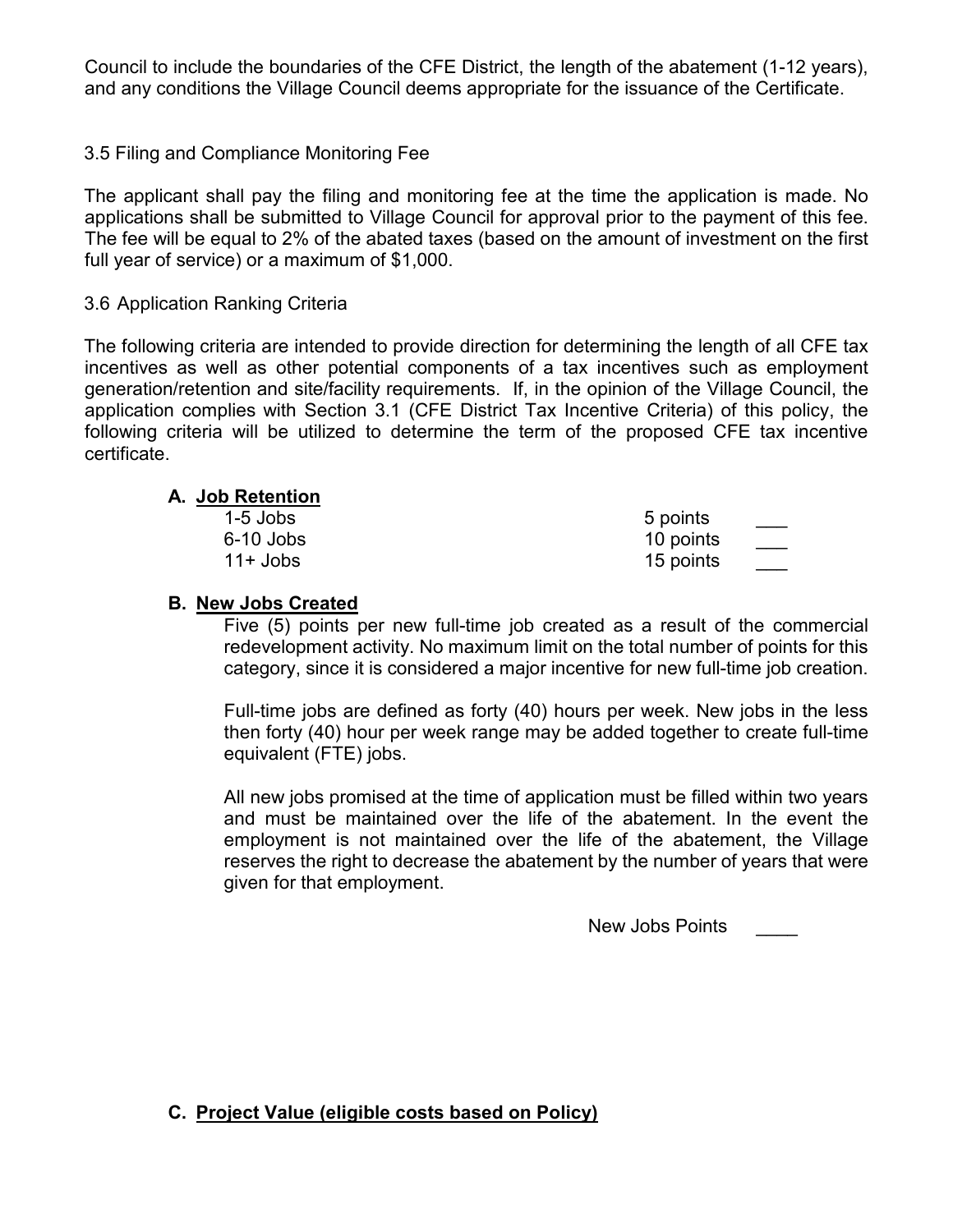All construction work on the restoration shall be completed within two years after the approval of the certificate (unless a shorter time frame is set by the Village Council).

| \$50,000 - \$74,999   | 15 Points |  |
|-----------------------|-----------|--|
| \$75,000 - \$99,999   | 25 Points |  |
| \$100,000 - \$149,000 | 35 Points |  |
| $$150,000 +$          | 45 Points |  |

#### **D. Innovative Energy and Design Techniques**

Applicant to submit documentation of one of the following LEED certification levels achieved by the Rehabilitation project:

| <b>LEED Certified level</b><br><b>LEED Silver level</b> | 5 Points<br>10 Points |  |
|---------------------------------------------------------|-----------------------|--|
| <b>LEED Gold level</b>                                  | 15 Points             |  |
| LEED Platinum level                                     | 20 Points             |  |

#### **E. Bonus Provision at the Discretion of the Downtown Development Authority (DDA)**

Based on renderings submitted by the applicant at the time of the original application, the DDA may add an additional 1-10 points based on how closely the exterior design of the proposed redevelopment project follows the Downtown Design Manual. At the discretion of the DDA, other initiatives may be considered.

Bonus Points \_\_\_\_\_

#### **F. Bonus Provisions at the Discretion of the Village Council**

Based on information submitted by the applicant at the time of the original application, the Village Council may add an additional 1-25 points based on the relationship of the proposed rehabilitation project to the public policy initiatives identified below. At the discretion of the Village Council, other public policy initiatives may be considered.

- **1.** Project has significant *regional* economic impact. The project has the magnitude to have a substantial positive effect on the health, safety or welfare of citizens in the region that will affect more than the Village of Spring Lake.
- **2.** Project emphasizes emerging business and/or technology.
- **3.** Project offers unique positive environmental impacts.
- **4.** Project has jobs with health care benefits to employees.
- **5.** Project provides affordable (missing middle) workforce housing
- **6.** Project provides density housing (e.g.; 2<sup>nd</sup> story residential)

Bonus Points \_\_\_\_\_

*TOTAL POINTS \_\_\_\_\_\_\_*